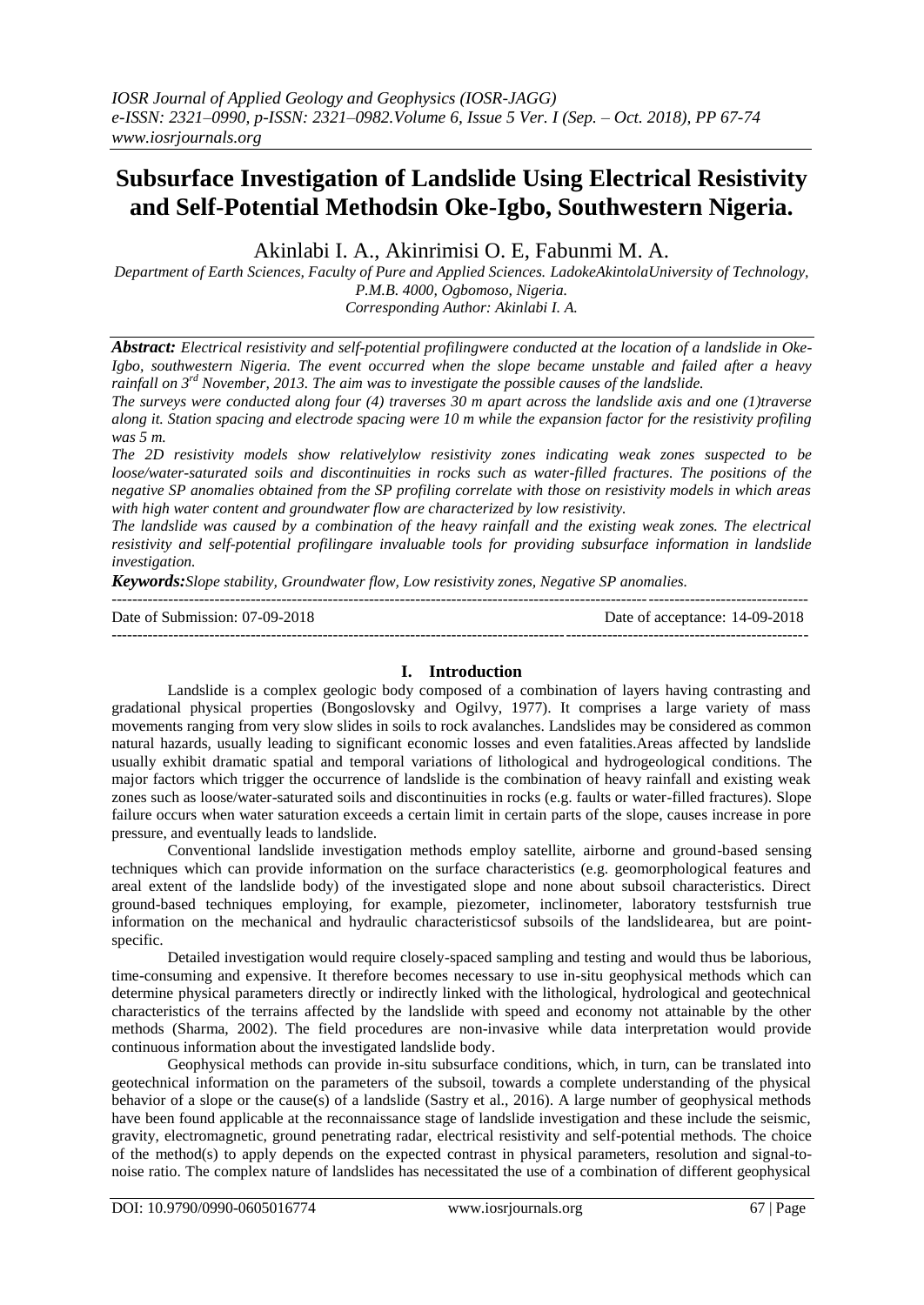methods in order to obtain reliable results (Sharma, 1997, Jongmans and Garambois, 2007). Ambiguities arising from the results of one method may be resolved by considering the results from the other (Kearey*et al*., 2002).

Geophysical methods that detect changes electrical properties of the subsurface are capable of detecting and mapping the rupture surface of a landslide (Goryainov*et al*., 1988; Grandjean*et al*., 2011). The electrical resistivity imaging technique has been largely applied to investigate landslide areas to evaluate spatial and temporal variation of moisture and heterogeneity of subsoil (Griffiths and Barker, 1993; Loke and Barker, 1996; Jongmans*et al*, 2000; Lapenna*et al.,* 2005; Perrone*et al*., 2014). It is based on the measurement of resistivity values and their spatial distribution in the subsoil, and can provide useful information about the landslide geometry and water content (Jongmans and Garambois, 2007). Due to the presence of water, electrical resistivity would be lower in the displaced, unconsolidated materials of a landslide than in the undisturbed materials.

The self-potential (SP)method has beenwidely applied for delineating groundwater accumulation zones and/or flow paths in landslide bodies(Bongoslovsky and Ogilvy, 1977; Patella *et al.,* 1997; Bruno and Marillier, 2000; Meric*et al*., 2005).The presence of groundwater and its associated flows plays a major role in landslide and slope stability. The application of SP method to water-seepage investigations in a landslide body is based on measurements of spontaneous or natural potentials induced by groundwater flow (Sharma, 2002). These naturalpotentials represent the electric field signature at the earth's surface,developed by electrokinetic processes involving subsurface flow of ionic fluids.

Since old landslides can be reactivated and possibly generate new landslides, it is important to investigate older landslides in order understand the subsurface characteristics of the area affected by the previous occurrence. The information obtained could possibly be used to improve current landslide hazard assessment and proffer possible remediation that may help to aver reoccurrence.

It is against this background that the location of a landslide in Oke-Igbo, southwestern Nigeria has been investigated using electrical resistivity imaging and self-potential profiling techniques to determine the probable causes. The landslide occurred on the November 1, 2013 after a heavy rainfall. The objectives of the study are to delineate the landslide structure, determine its lateral extent, define the internal composition of the landslide materials, identify areas with high water content and groundwater movement within the landslide body, and the presence of potentially unstable areas.

The study area is located at Oke-Igbo in the western part of Ondo state, southwestern Nigeria. It lies within longitudes of 7.10 $\degree$ N to 7.11 $\degree$ N, and latitudes of 5.05 $\degree$ E to 5.08 $\degree$ E (Fig. 1). The area is underlain by Precambrian basement rockswhich comprises Migmatite gneiss complex, metasediments and older granites (Rahaman, 2006) and is also very rich in quartzites which form ridges and have undergone series of tectonic activities. The quartzites, which are in block forms, are exposed in most of the locations due to weathering and erosion, and serve as sources of the springs in the community.

### **II. Methodology**

The study employed the dipole-dipole and self-potential profiling techniques. The surveys were carried out along four traverses, about 30 m apart, and trending east-west across the landslide zone, and one along the landslide axis in the north-south direction (Fig. 2). The dipole-dipole profiling was performed to determine both vertical and lateral variations of resistivity and used electrode spacing,  $a = 10$  m and expansion factor,  $n = 5$  m. The apparent resistivity data acquired from the dipole-dipole profiling were interpreted by using 2D resistivity inversion procedurewhich iteratively computes the resistivity response of a two-dimensionalmodel until a reasonable match is achieved between a theoretical pseudosection and the observed pseudosection, based on the finite element method (FEM) of modeling using a 2nd order smoothness constraint (Dey and Morrisson, 1979; Hohnmann, 1982).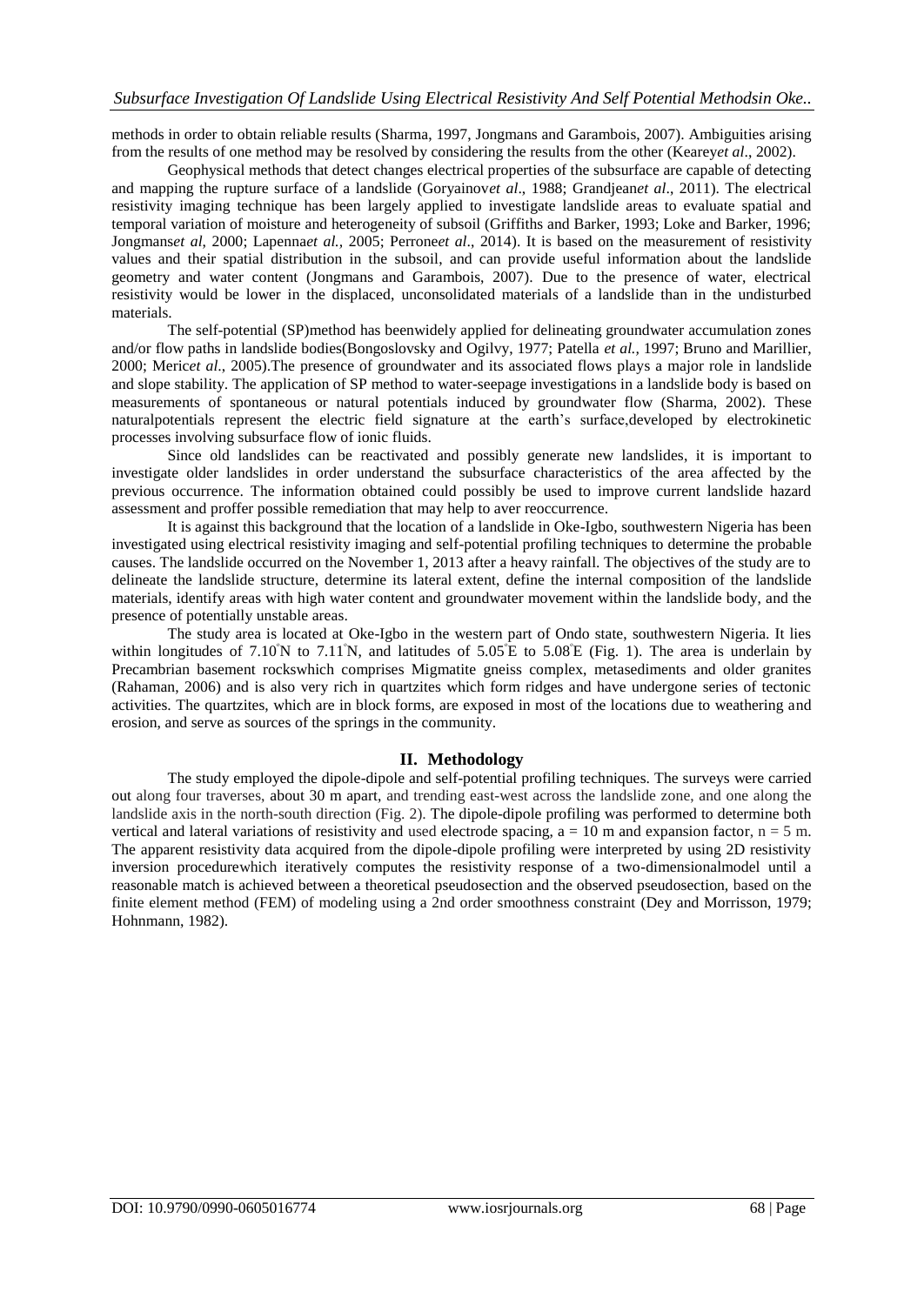

**Fig. 1**: **Location map of Oke-Igbo (after Ikubuwaje et al., 2013)**



**Fig. 2: Field layout at the location of the landslide at Oke-Igbo, southwestern Nigeria.**

The self-potential measurements were taken with a view to determining the presence of groundwater movement. Traverses were performed by leapfrogging successive electrodes over the survey area along traverse length of about 100m at station spacing of 10m. The electrodes are non-polarizing, consisting of copper immersed in a saturated solution of copper (II) sulphatecontained in a porous pot through which it leaks into the ground. The self-potential voltages were measured by a high impedance voltmeter connected between the electrodes, and plotted against the respective distances along the traverses. The anomaly minima were considered to occur directly over the anomalous bodies which were interpreted to indicate the presence of groundwater flow or saturation.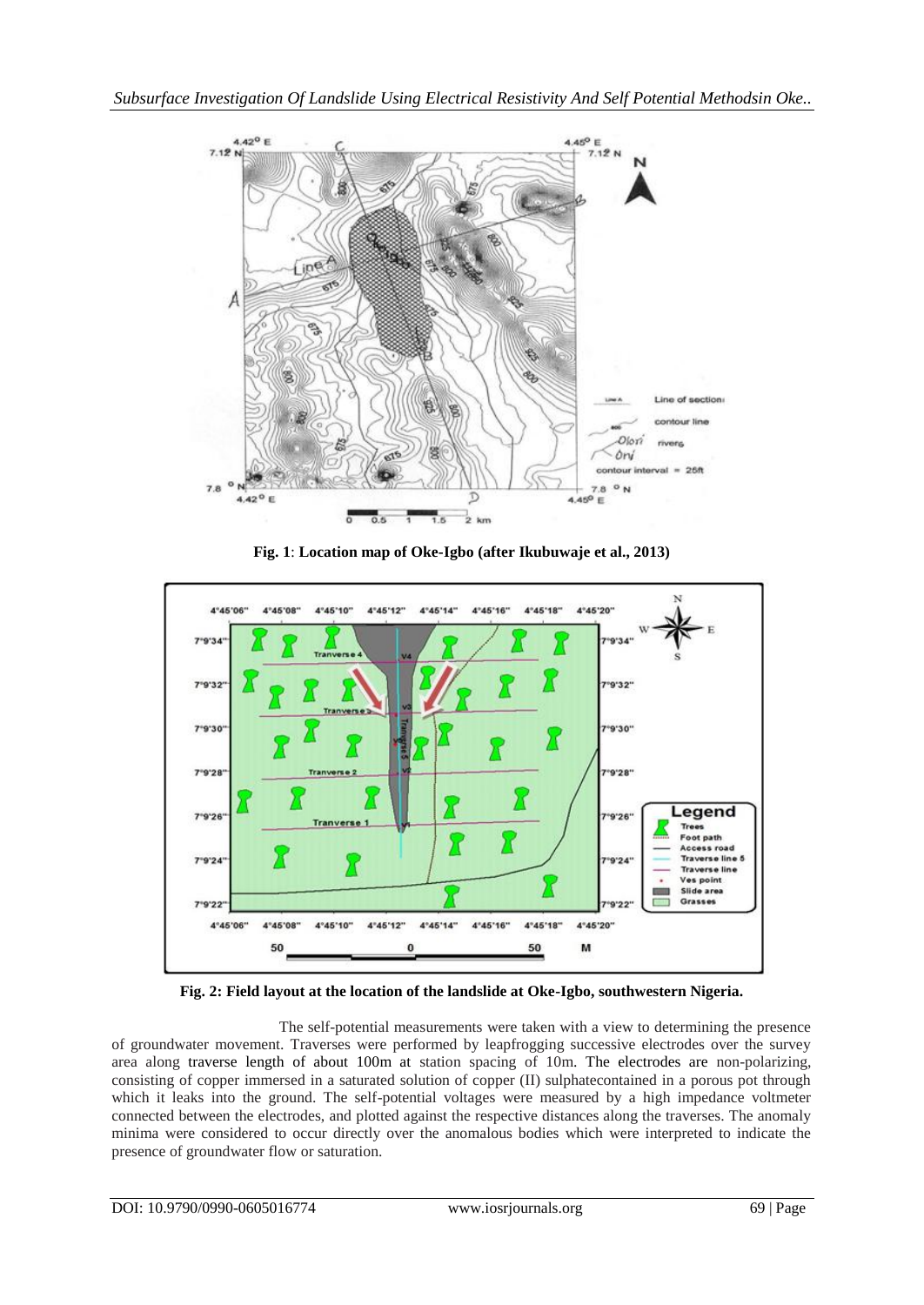### **III. Results And Disccusion**

The electrical resistivity tomogram obtained along Traverse 1 shows resistivity values ranging from 575 Ωm to 5501 Ωm (Fig. 3). Relatively low resistivity values (less than 1000 Ωm) observed from surface to about 10 m depth indicate water saturation while the weathered materials which have resistivity ranging from 1408 Ωm to 2719 Ωm suggestive of clayey sand. These materials are underlain by weathered/fresh bedrock which also outcrops at the eastern end of the profile. Rise in water content and the consequent increase in pore water pressures can play an important role in triggering landslide (Bishop, 1960; Mongenstern and Price, 1965).

Traverse 2 is underlain by weathered materials of resistivity values ranging from 531  $\Omega$ m to 1898  $\Omega$ m characteristic of clayey sand (Fig. 4). The low resistivity zone (with resistivity values less than 1000  $\Omega$ m) occurring at 5 – 10 m depth within these materials reflect water saturation which may trigger fresh landslide. The high resistivity zones indicate the bedrock which is exposed due to erosion of regolith covering it. The moderately high resistivity values (2066 Ωm -3801 Ωm) at the surface around stations 3, 5, 6 and 8 may be due to rock fragments or rubbles transported down the slope by the landslide.

The inverse resistivity model beneathTraverse 3 (Fig. 5) shows weathered materials with resistivity ranging from 1476 Ωm to 3359 Ωm.and low resistivity zone suspected to be water-filled fracturewith resistivity values 1080 Ωm -1593 Ωm within the bedrock between station 4 and station 6. The bedrock is fresh beneath stations 6-9 with resistivity values ranging from 17762  $\Omega$ m to 85335  $\Omega$ m. The west half of Traverse 4 shows weathered materials about 5 m thick, with



**Fig. 3: Inverse resistivity model along Traverse 1 across the landslide**





**Fig. 4: Inverse resistivity model along Traverse 2 across the landslide**

# **Oke-Igbo, Traverse 3 (2-D Resistivity Structure)**



**Fig. 5: Inverse resistivity model along Traverse 3 across the landslide**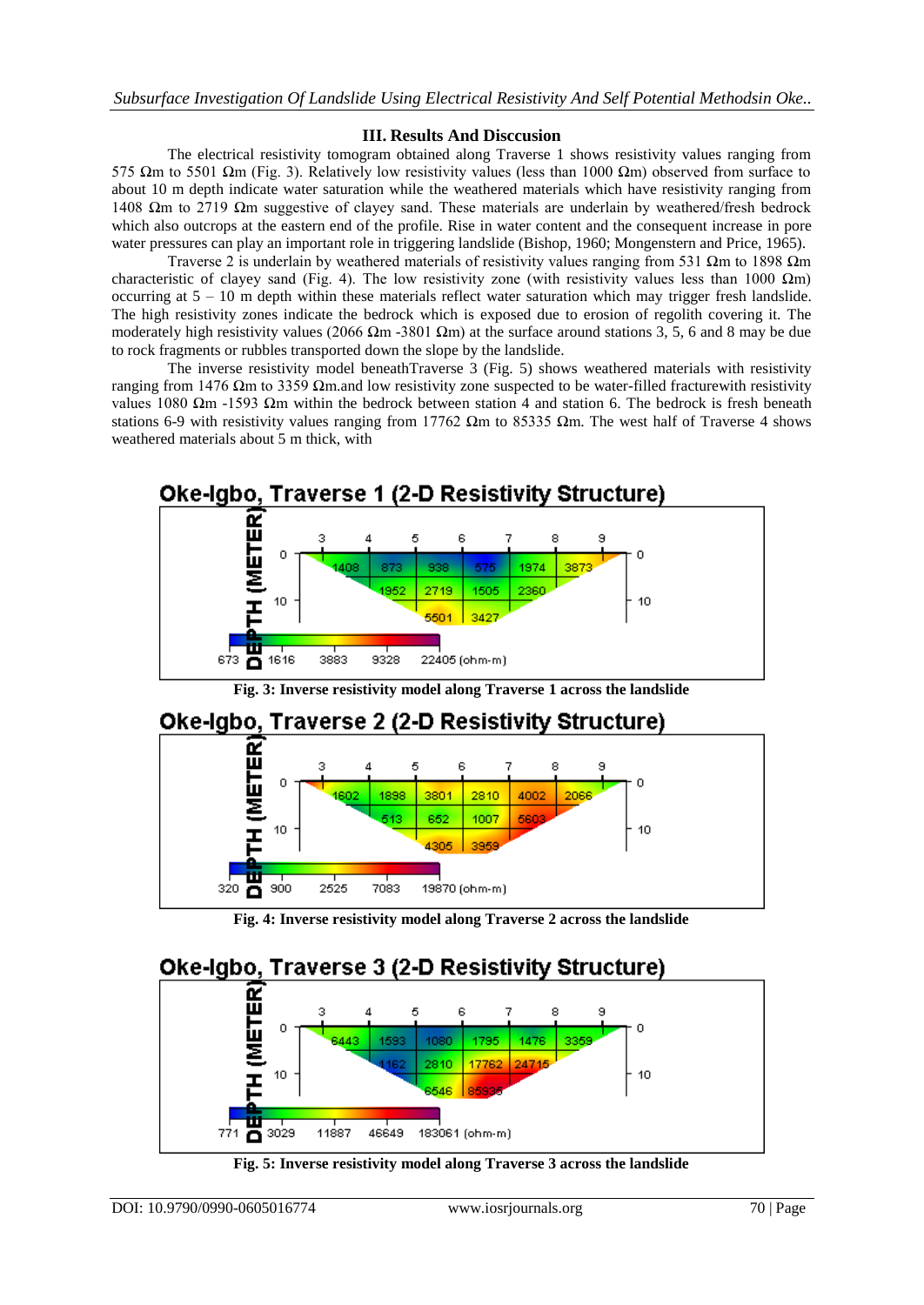pockets of groundwater (Fig. 6). It is underlain by bedrock of resistivity varying from 3038 Ωm to 33192 Ωm which is exposed from station 5 to the east end and possibly reflecting surface of rupture.

The inverse resistivity model beneath Traverse 5 along the landslide axis shows overburden materials of resistivity ranging from 1002 Ωm to 1955 Ωm and thickness varying from 6 m to 7 m, underlain by weathered/fresh bedrock of resistivity values 2165  $\Omega$ m - 3632  $\Omega$ m (Fig. 7). The low resistivity zone at the north end agrees with that observed on Traverse 1 reflecting water saturation.



**Fig. 6: Inverse resistivity model along Traverse 4 across the landslide**

# **Oke-Igbo, Traverse 5 (2-D Resistivity Structure)**



**Fig. 7: Inverse resistivity model for Traverse 5 along the landslide axis**

The SP voltages beneath the landslide zone range from  $-374.10$  mV to  $+37.25$  mV. It ranges from -104.15 mV to 37.25 mV along Traverse 1 (Fig. 8) along which SP minima of -88.75 mV, -104.15 mV and - 36.52 mV were observed at distances of 10 m, 30 m and 60 m respectively. These negative SP anomalies may be attributed to the existence of subsurface flow of groundwater. The main source of SP signal in landslide is usually associated with groundwater flow through electrokinetic coupling (Birch, 1998; Sharma, 2002; Rizzo et al., 2004).

The SP voltagealong Traverse 2 ranges from -10.22 mV to -188.82 mV (Fig. 9) and SP minima of - 159.75 mV and -188.82 mV were observed along the traverse at distances of 40 m and 90 m respectively. While the former may be attributed to the existence of subsurface flow of groundwater as indicated by the inverse resistivity model, the latter may be due to intensely weathered/fractured rocks.

The SP voltage along Traverse 3 ranges from -208.34 mV to -9.22 mV (Fig. 10). The two most prominent SP minima of -91.21 mV and -208.34 mV were observed at distances of 20 m and 70 m respectively, and are attributable to subsurface groundwater flow. The SP voltagealong Traverse 4 ranges from -125.04 mV to -6.08 mV (Fig. 11). SP minima of -96.68 mV and -125.04 mV were observed at distances of 10 m and 50 m, attributable subsurface groundwater flow and fracturing respectively. The SP voltagealong Traverse 5 ranges from -374.10 mV to -11.49 mV (Fig. 12). SP minima of –374.10 mV, and -71.90 mV and -125.04 mV were observed at distances of 10 m, 50 m and 100 m respectively, and are due to subsurface groundwater flow.

### **IV. Conclusions**

Electrical resistivity and self-potential profiling techniques have been appliedto investigate a landslide at Okeigbo, southwestern Nigeria to determinethe possible causes. The 2D resistivity models show relativelylow resistivity zones indicating weak zones suspected to be loose/water-saturated soils and discontinuities in rocks such as water-filled fractures. The positions of the negative SP anomalies obtained from the SP profiling correlate with those on resistivity models in which areas with high water content and groundwater flow are characterized by low resistivity.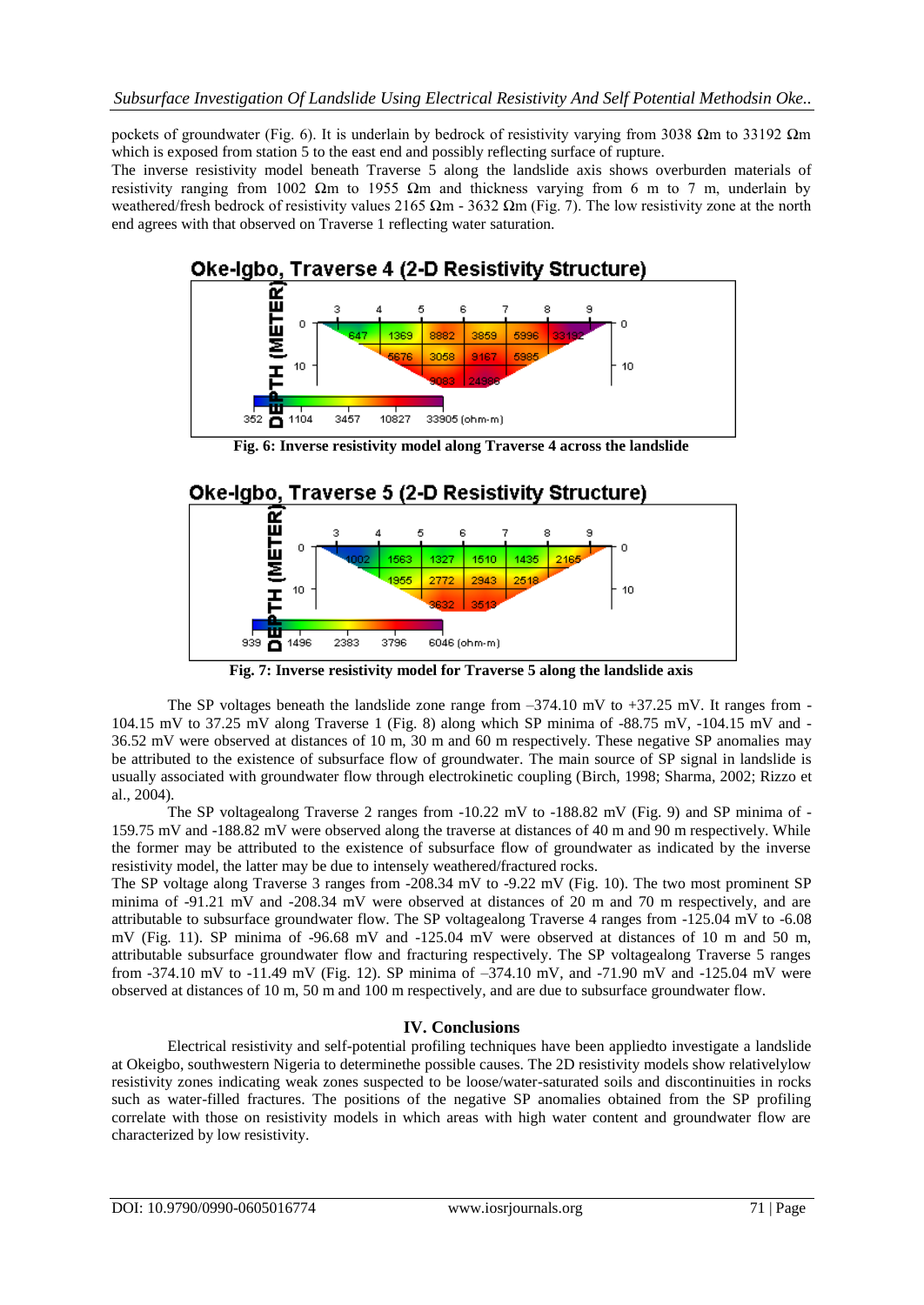The major factor that triggered the landslide is the combination of the heavy rainfall and the existing weak zones. The electrical resistivity and self-potential profilingare invaluable tools for providing subsurface information in landslide investigation.



**Fig. 8: SP anomaly plot for Traverse 1 across the landslide**



**Fig. 9: SP anomaly plot for Traverse 2 across the landslide**



**Fig. 10: SP anomaly plot for Traverse 3 across the landslide**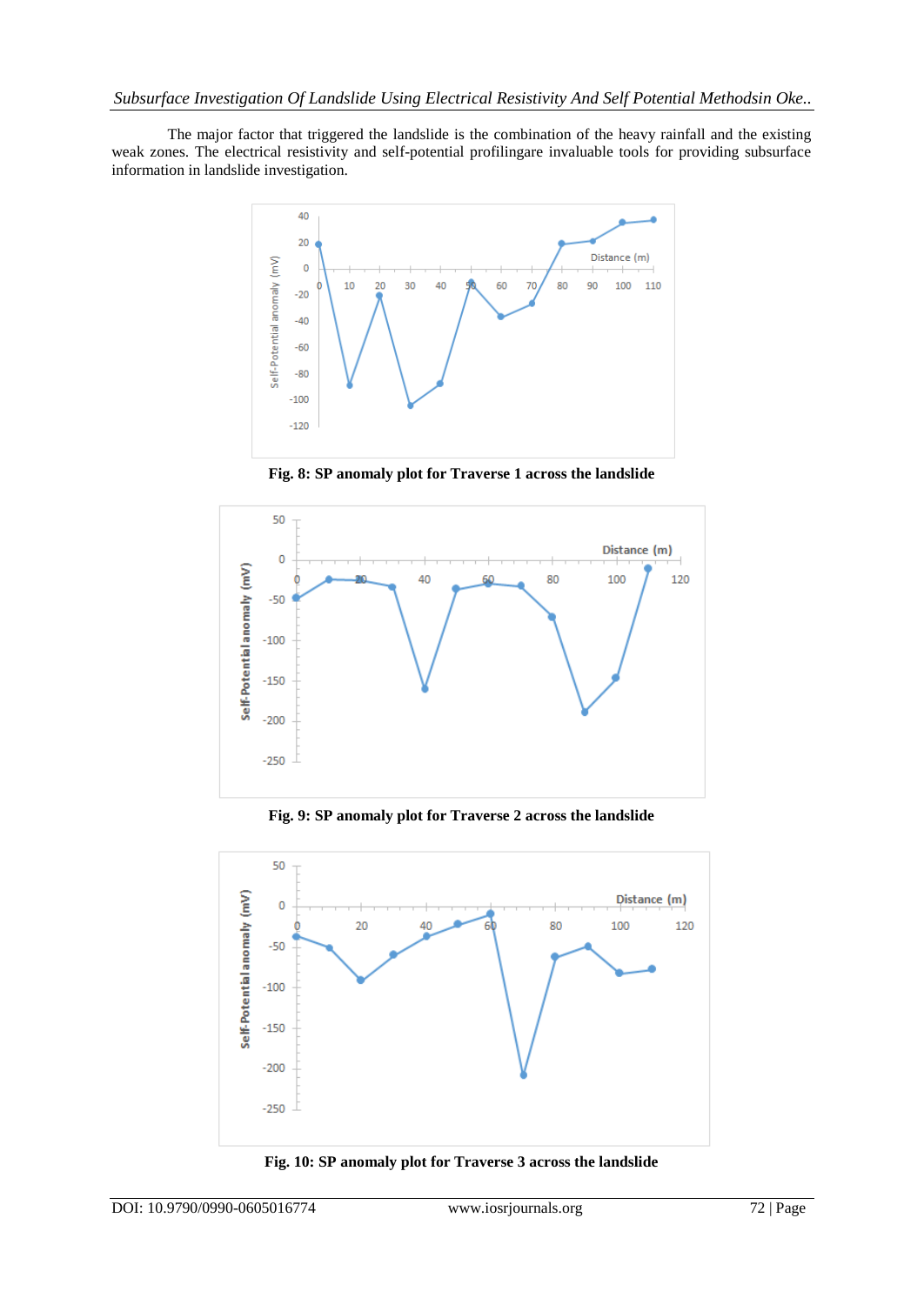

**Fig. 11: SP anomaly plot for Traverse 4 across the landslide**



**Fig. 12: SP anomaly plot for Traverse 5 along the landslide axis**

Further studies, using field and laboratory geotechnical tests, are recommended to validate results obtained from this study. Integration of geotechnical test data with geophysical data can provide detailed information for subsurface characterization.

### **ACKNOWLEDGEMENT**

The authors are sincerely grateful to Professor A. M. Gbadebo of Federal University of Agriculture, Abeokuta for providing information about the landslide incident and access to the studylocation.

#### **References**

- [1]. Bishop A. W., 1960. The principle of effective stress. Norw. Geotech. Inst. Publ., 32, 1-5.
- [2]. Bongoslovsky V. A. and Ogilvy, A. A., 1977. Geophysical methods for the Investigation of Landslides. Geophysics, 42(3), 562- 571.
- [3]. Birch, F. S., 1998. Imaging the water table by filtering self-potential profiles. Groundwater, 36, 779-782.
- [4]. Bruno F. and Marillier, F., 2000. Test of high-resolution seismic reflection and other geophysical techniques on Boup landslide on Swiss Alp. Surveys in Geophysics, 21(4), 333-348.
- [5]. Dey A. and Morrison H.F., 1979. Resistivity modeling for arbitrary shaped two-dimensional structures. Geophys. Prosp., 27, 106- 136.
- [6]. Grandjean G., Gourry J. C., Sanchez O., Bitri A., Garambois S., 2011. Structural study of the Ballandaz landslide (French Alps) using geophysical imagery. Journal of Applied Geophysics, 75, 531-542.
- [7]. Griffths D.H., Barker R.D.,1993. Two-dimensional resistivityimaging in areas of complex geology. J Applied Geophysics,29, 211 226.
- [8]. Goryainov N.N., Matveev V.S., Varlamov N. M., 1988. Use of geophysical methods for landslide and mudflow investigations. Landslide and Mudflows, 1, UNESCO, Moscow, 134-145.